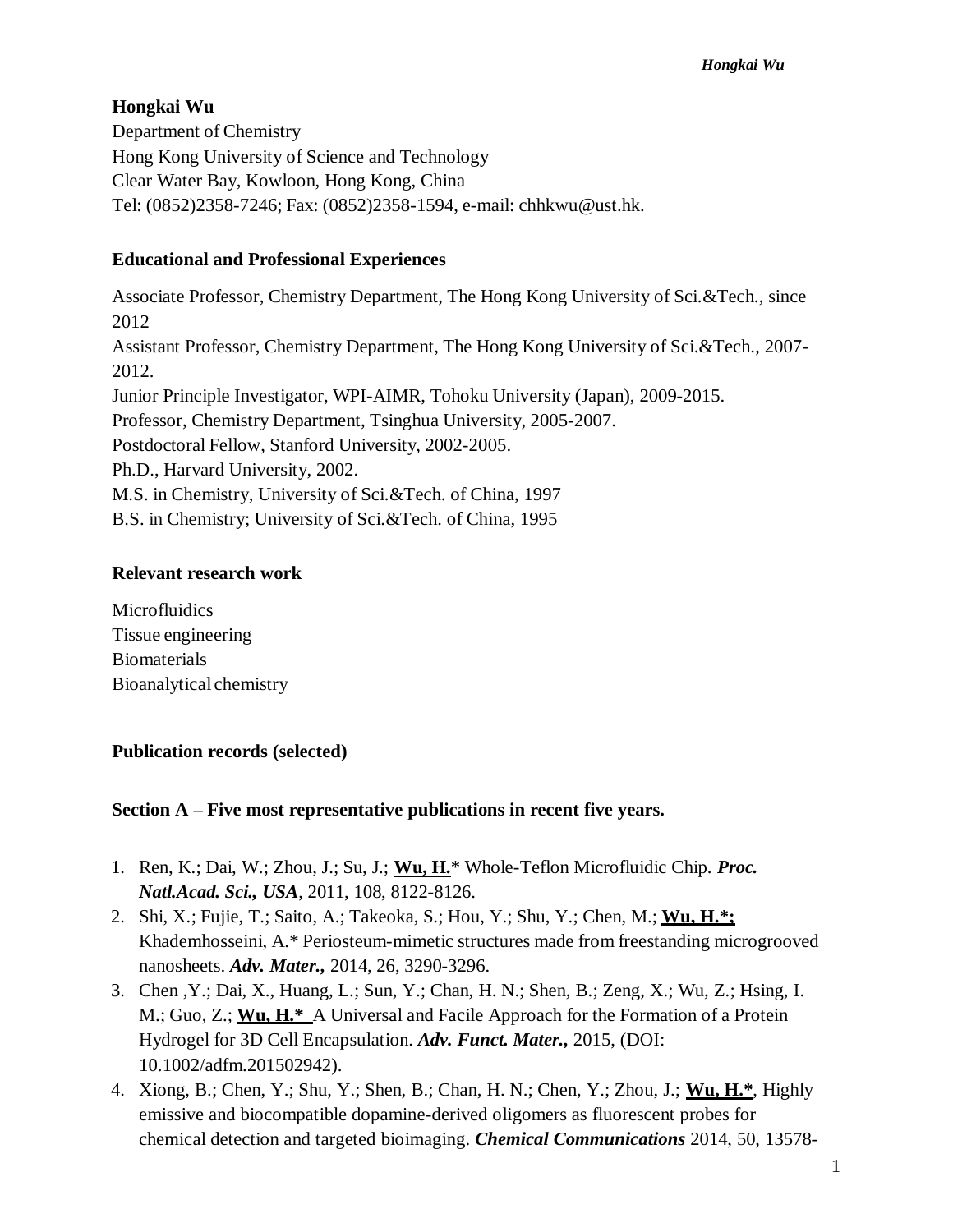13580.

5. Shi, X.; Chang, H.\*; Chen, S.; Lai, C.; Khademhosseini, A.; **Wu, H.\*** Regulating cellular behavior on few-layer reduced graphene oxide films with well-controlled reduction states. *Adv. Funct. Mater.*, 2012, 22, 751-759.

#### **Section B – Five representative publications beyond the recent five-year period.**

- 1. Yu, H. J.; Wang, J. Q.; Shi, X. T.; Louzguine-Luzgin, D. V.; **Wu, H. K.\***; Perepezko, J. H.\*, Ductile Biodegradable Mg-Based Metallic Glasses with Excellent Biocompatibility. *Adv. Funct. Mater.* 2013, 23, 4793-4800.
- 2. Fang, C.; Shao, L.; Zhao, Y.; Wang, J.\*; **Wu, H.\***, A gold nanocrystal/poly (dimethylsiloxane) composite for plasmonic heating on microfluidic chips. *Advanced Materials* 2012, 24, 94-98.
- 3. Ren, K.; Zhou, J.; **Wu, H.\***, Materials for microfluidic chip fabrication. *Accounts of Chemical Research* 2013, 46, 2396-2406
- 4. **Wu, H.\*;** Huang, B.; Zare, R. N. Generation of complex, static solution gradients in microfluidic channels. *J. Am. Chem. Soc.* 2006, 128, 4194-4195.
- 5. Huang, B.; **Wu, H.;** Bhaya, D.; Grossman A. R.; Zare, R. N.\* Counting low-copy-number proteins in a single cell. *Science,* 2007, 315, 81-84.

#### **Patents**

- 1. Jeon, N.L.; Chiu, D.T.; Wargo, C.J.; Wu, H.; Anderson, J.R.; McDonald, J.C.; Stone, H.A.; Choi, I.S.; Whitesides, G.M. Valves and pumps for microfluidic systems and methods for making microfluidic systems. PCT Int. Appl. WO 2002053290, 2002, 62 pp.
- 2. Jackman, R.J.; Brittain, S.T.; Schueller, O.J.A.; Adams, A.W.; Wu, H.; Whitesides, S.H.; Whitesides, G.M. Three-dimensional microstructures. U.S. Patent 20050154567, 2005.

# **Awards and Honors**

DuPont Young Professor Grant, 2007-2010 Li Foundation Heritage Prize, 2006-2007 Tsinghua "Hundred Talents" award, 2005 Guo Moruo Prize, University of Sci.&Tech. of China, 1995

#### **Part of Fundings**

| Name of Co-<br>$I(s)$ and<br>Capacity | <b>Project Title</b> | <b>Project/P</b><br>roposal<br>Ref No. | Funding<br>Source(s) and<br>$Amount(\$))$ | <b>Start Date</b> | <b>Estimated</b><br><b>Completion</b><br>Date |
|---------------------------------------|----------------------|----------------------------------------|-------------------------------------------|-------------------|-----------------------------------------------|
|---------------------------------------|----------------------|----------------------------------------|-------------------------------------------|-------------------|-----------------------------------------------|